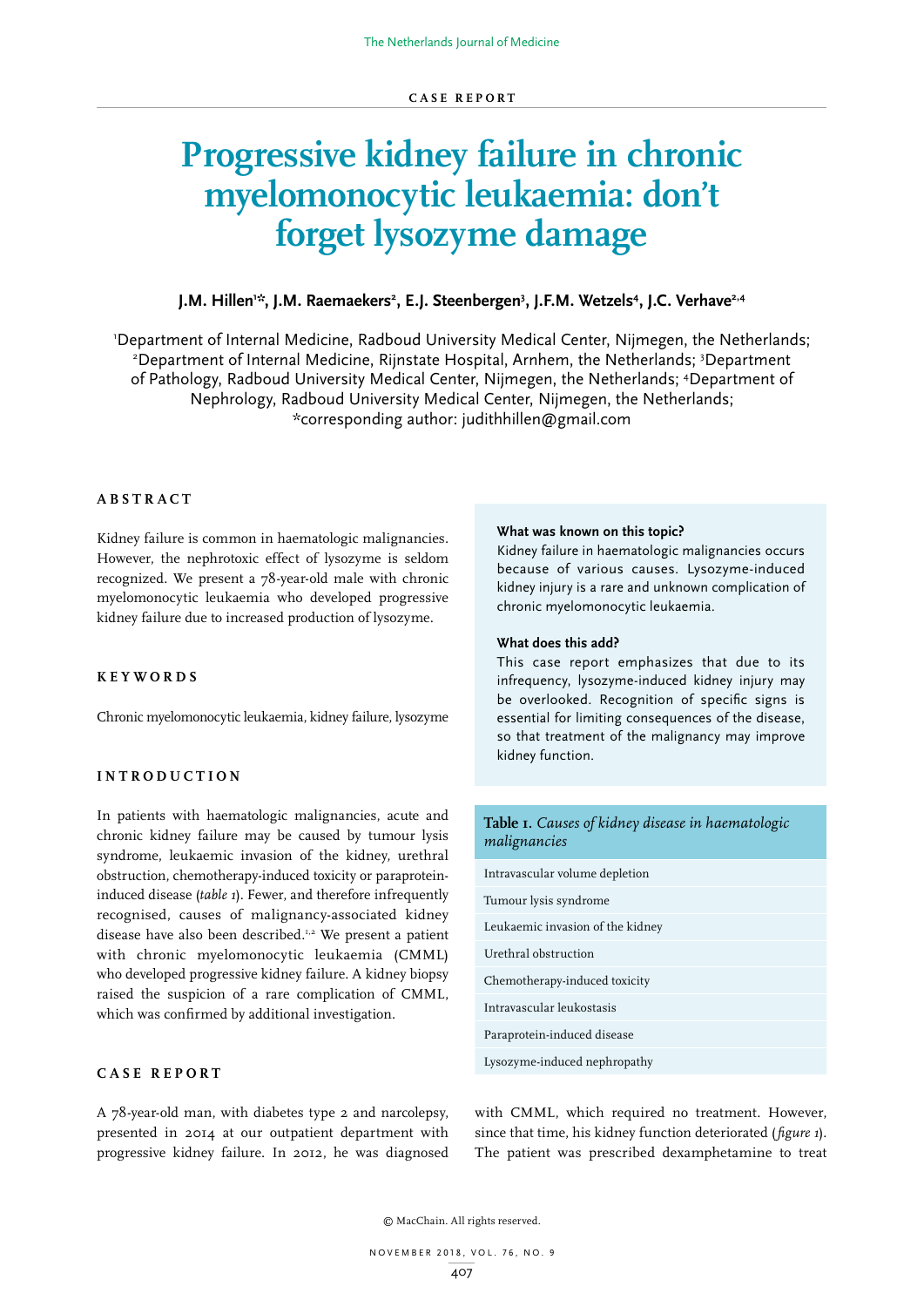

narcolepsy, and his other medications included metformin, glimepiride and lisinopril. Family members had no kidney diseases. His blood pressure was 143/78 mmHg and physical examination was unremarkable. Laboratory investigation showed the following results: haemoglobin 6.8 mmol/l; leukocytes 31.7 x 109/l; cell differentiation: monocytes 9.39 x 109/l ; metamyelocytes 0.48 x 109/l; neutrophils 17.85 x 109/l; lymphocytes 3.68 x 109/l; no myeloblasts (blasts); no promonocytes; platelets 153 x 109/l; potassium 4.7 mmol/l; urea 14.1 mmol/l; uric acid 0.59 mmol/l; creatinine 265 μmol/l; phosphate 1.2 mmol/l; calcium 2.35 mmol/l; albumin 37 g/l; and HbA1c 57 mmol/mol (NGSP HbA1c 7.4%). Serum protein electrophoresis showed no M protein and the gamma-globulin fraction was not increased. Serum-free light chains had a kappa/lambda ratio of 1.7. Bone marrow findings included dysplastic features in all cell lines without increase of blasts, but increase of monocytes up to 10-15%. The urinary sediment contained no dysmorphic erythrocytes and no erythrocyte or leukocyte casts. The urine albumin/creatinine ratio was 3.6 mg/mmol Cr, or an albuminuria of approximately 40 mg/24 hours. Total proteinuria was 700 mg/24 hours, thus indicating the loss of protein other than just albumin, however Bence Jones protein could not be identified. Kidney ultrasound showed normal-sized kidneys.

## **Figure 2.**

**A.** *HE staining, original magnification 200X. Proximal tubular epithelium shows prominent eosinophilic granules (arrow)*

**B.** *Transmission electron microscopy. Proximal tubular epithelium shows unusually abundant electron dense lysosomal structures*

**C.** *Immunoperoxidase staining for muramidase. Note the strong staining for muramidase in proximal tubular epithelium* **D.** *Immunoperoxidase staining for muramidase in a patient with minimal change nephropathy and tubulopathy* 



Hillen et al. Lysozyme-induced kidney failure in CMML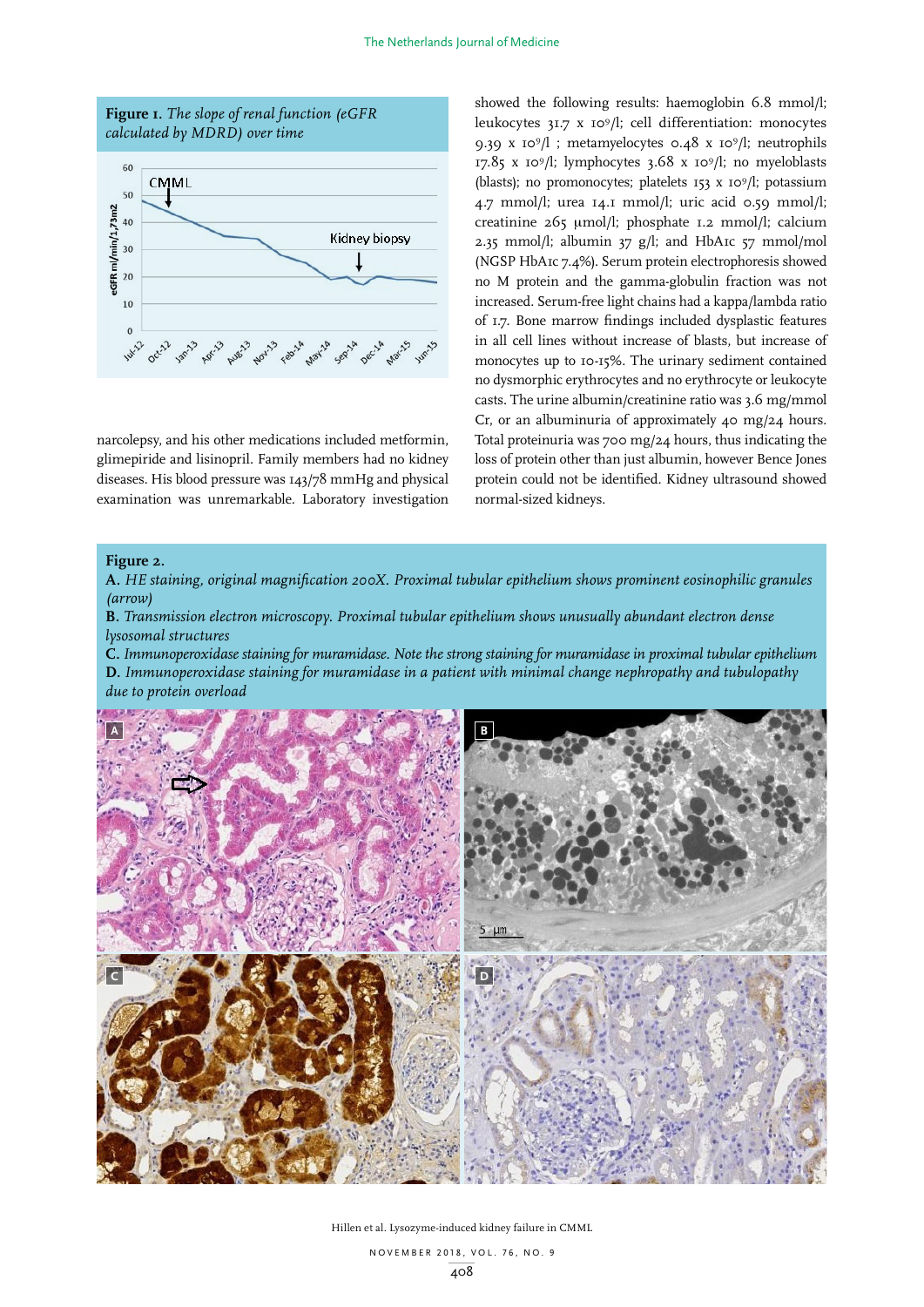### **Diagnostic focus and assessment**

A kidney biopsy was performed because there was no explanation for the progressive renal failure (eGFR slope -10ml/min/1.73 m<sup>2</sup>/year). Microscopy showed subcapsular cortex with approximately six glomeruli, half of which were globally sclerotic. Remaining glomeruli showed no abnormalities. There were areas of interstitial fibrosis/ tubular atrophy. Non-atrophic proximal tubules showed a massive accumulation of eosinophilic droplets (*figure 2A*) which, when observed with electron microscopy, resembled lysozymes (*figure 2B*). Immunoperoxidase staining for muramidase confirmed accumulation of lysozyme in the proximal tubules (*figure 2C*). This muramidase staining is not usually evident on renal biopsy: note the difference with a biopsy of another patient with only weak staining of muramidase (*figure 2D).* Routine immunofluorescence was negative, ruling out paraprotein-related kidney disease. The biopsy findings with tubular lysosomal structures were suggestive for renal failure caused by lysozyme. To support this hypothesis, serum lysozyme concentration was determined and shown to be elevated to 47.5 mg/l (normal range 10-17 mg/l). Based on the above, we made a diagnosis of lysozyme-associated renal failure due to CMML.

# **Follow up and outcomes**

The advanced renal failure and elderly age of our patient discouraged us from starting systemic CMML treatment, in addition to low success rate of CMML treatment and its considerable side effects. Although we didn't start systemic CMML treatment, we did focus on conservative management of his chronic kidney failure to prevent further damage. Two years later, the patient died of an unknown cause; the last measured eGFR was 16 ml/  $min/I.73m^2$ .

### **DISCUSSION**

Lysozyme, also called muramidase, is a basic, cationic protein, primarily produced by monocytes and macrophages.2 It is part of the innate immune system and contributes to hydrolysis of the Gram-positive bacterial cell wall, causing lysis of bacteria. It is known that human tears, saliva, sputum and nasal secretions contain high concentrations of lysozyme.3 Normally, lysozyme is reabsorbed in the proximal tubules, where its concentration in the cortex may be 10-25 times greater than in the medulla. It is generally agreed that high concentrations of lysozyme can damage the proximal tubular cells, ultimately leading to tubular necrosis, tubular atrophy and interstitial fibrosis. Rat studies have shown that accumulation of lysozyme droplets in the proximal tubulus was associated with tubular damage.4 Histological changes

|              |  | <b>Table 2.</b> Causes of increased lysozyme levels in serum |  |
|--------------|--|--------------------------------------------------------------|--|
| and/or urine |  |                                                              |  |

| Sarcoidosis                                         |
|-----------------------------------------------------|
| Generalized carcinomatosis                          |
| Multiple myeloma, plasma cell leukaemia             |
| Hodgkin's disease                                   |
| Reticulum cell sarcoma and other lymphomas          |
| Myelomonocytic and monocytic leukaemia              |
| Kidney transplantation                              |
| Fanconi syndrome                                    |
| Lowe's syndrome                                     |
| Regional ileitis (increased faecal lysozyme levels) |
| Typhoid fever                                       |
| Cadmium poisoning                                   |
|                                                     |

(hyaline droplets in the proximal tubulus cells) have also been correlated with renal impairment in clinical cases.<sup>5</sup> Examples of indications of lysozyme-induced tubular damage include an increased urinary alfa-1-microglobulin/ creatinine ratio or signs of Fanconi syndrome (glucosuria, low serum phosphate, metabolic acidosis).

An increased serum lysozyme level can be found in various diseases including hematologic malignancies, generalized carcinomatosis and typhoid fever (*table 2*). Sarcoidosis is another disease known for its elevated lysozyme levels, however this is currently not used as a diagnostic parameter.<sup>1,6</sup> In addition to tubular damage caused by increased lysozyme levels, renal failure can also be caused by lysozyme amyloidosis. This is a rare form of systemic amyloidosis, causing a heterogenous range of symptoms (GI-haemorrhage, hepatic rupture, sicca syndrome, haemorrhagic skin lesions, lymphadenopathy and renal failure). It is important to distinguish between both forms of amyloidosis because there are no indications for chemotherapy treatment in lysozyme amyloidosis.7

Previous investigations performed by Osserman and Lawlor showed that serum lysozyme concentrations ranged from 40-150 mg/l in patients with monocytic leukaemias, whereas in control patients, serum contained approximately 7 mg/l of lysozyme. The increased filtration of lysozyme exceeds the reabsorptive capacity of the tubules, thus resulting in increased excretion of lysozyme in the urine, as demonstrated in patients with leukaemia.<sup>3</sup> These observations were confirmed by Pruzanksi and Platts, who found elevated serum lysozyme concentrations in all patients during the active phase of the monoblastic and myelomonocytic leukaemia.5 Both studies suggest a strong relation between the elevated concentration